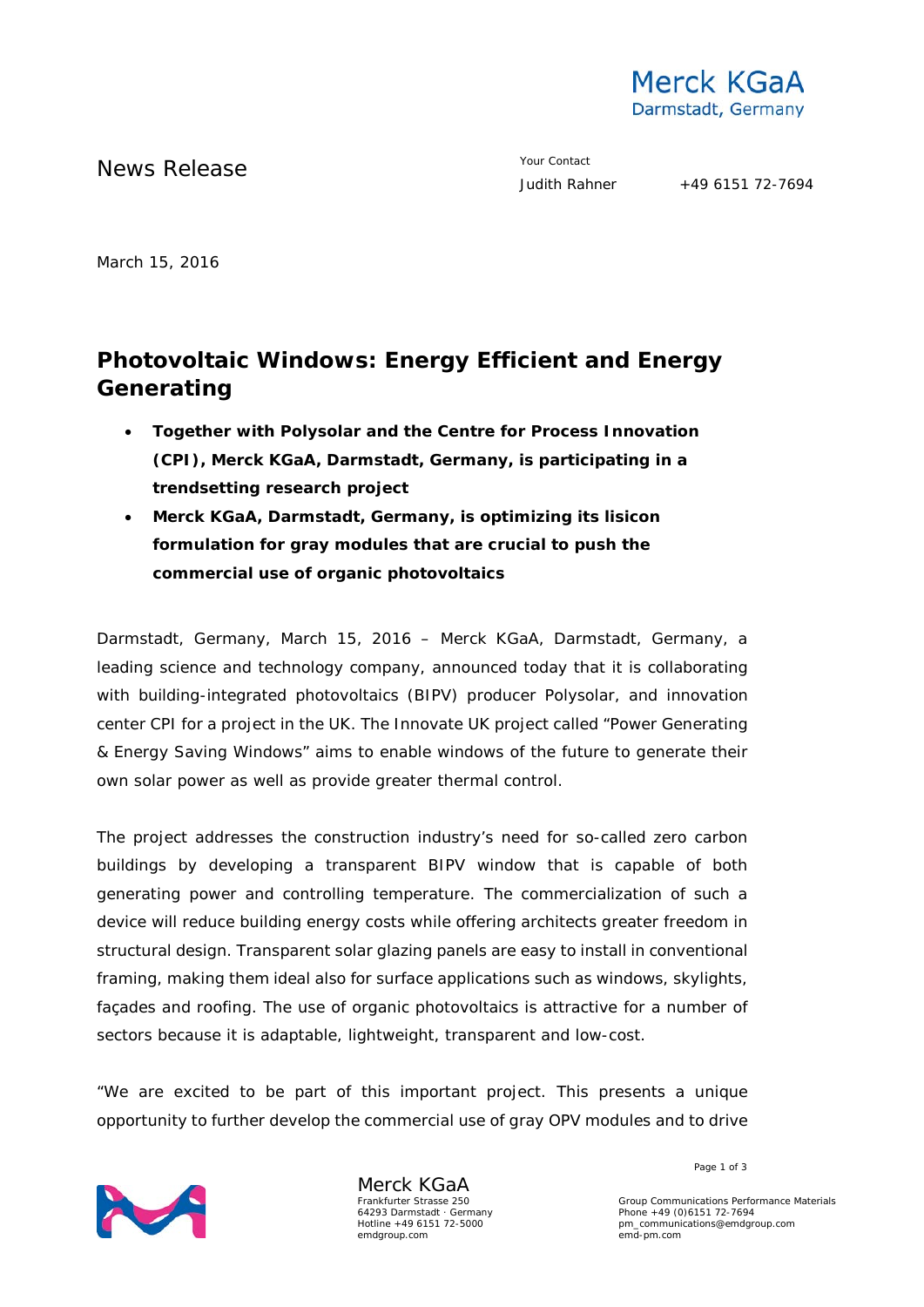## News Release

more widespread adoption of BIPV," said Brian Daniels, Head of the Advanced Technologies business unit at Merck KGaA, Darmstadt, Germany.

### **Intensive development underway**

The project builds upon the partners' existing early-stage research to develop a commercially viable power-generating window at demonstration scale based on organic photovoltaic technology. An upgraded version of the recently launched semitransparent gray-colored lisicon formulation from Merck KGaA, Darmstadt, Germany, is a key element that will be further improved to help take this technology from a prototype to the market. The OPV window demonstrator will seek to achieve similar installation costs, transparency, performance and lifetime to that of highperformance glazing currently used in industry, while delivering energy yields comparable to those obtained by conventional photovoltaics in a vertical orientation.

"Modern architecture faces a dilemma of wishing to maximize natural light delivery and reduce building energy consumption," said Hamish Watson of Polysolar. "With our OPV glazing, we deal with these conflicts while also generating carbon-free renewable energy, thus enabling buildings of the future to be truly zero carbon."

"The output of the project will be to produce large-scale organic photovoltaic devices using sustainable, low-cost manufacturing processes. Once concluded, the project will provide the industry with the required lifetimes, dimensions and price points needed to evaluate how to take this emerging technology to market," Dave Barwick, Principal Scientist at CPI added.

#### **About Polysolar:**

Contact: Joanna Slota-Newson Tel: +44 (0)1223911534

[Joanna.slota-newson@polysolar.co.uk](mailto:Joanna.slota-newson@polysolar.co.uk)

Polysolar is an award-winning UK-based producer of building-integrated photovoltaic glazing. The company develops and produces a unique range of transparent and opaque thin-film photovoltaic glazing panels. Polysolar is also a world leader in delivering innovative BIPV solutions, including everything from solar curtain walling systems, to greenhouses and shelters.